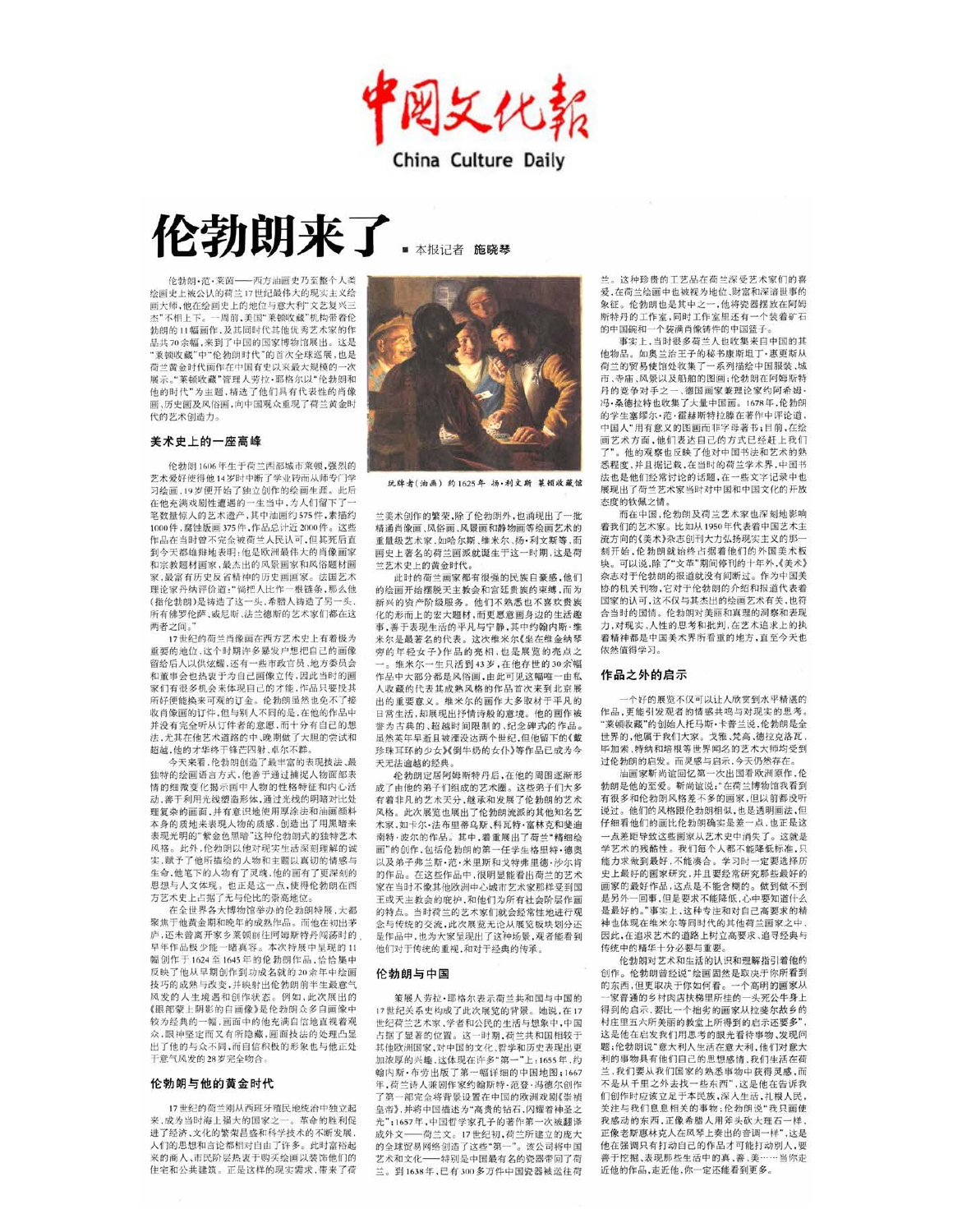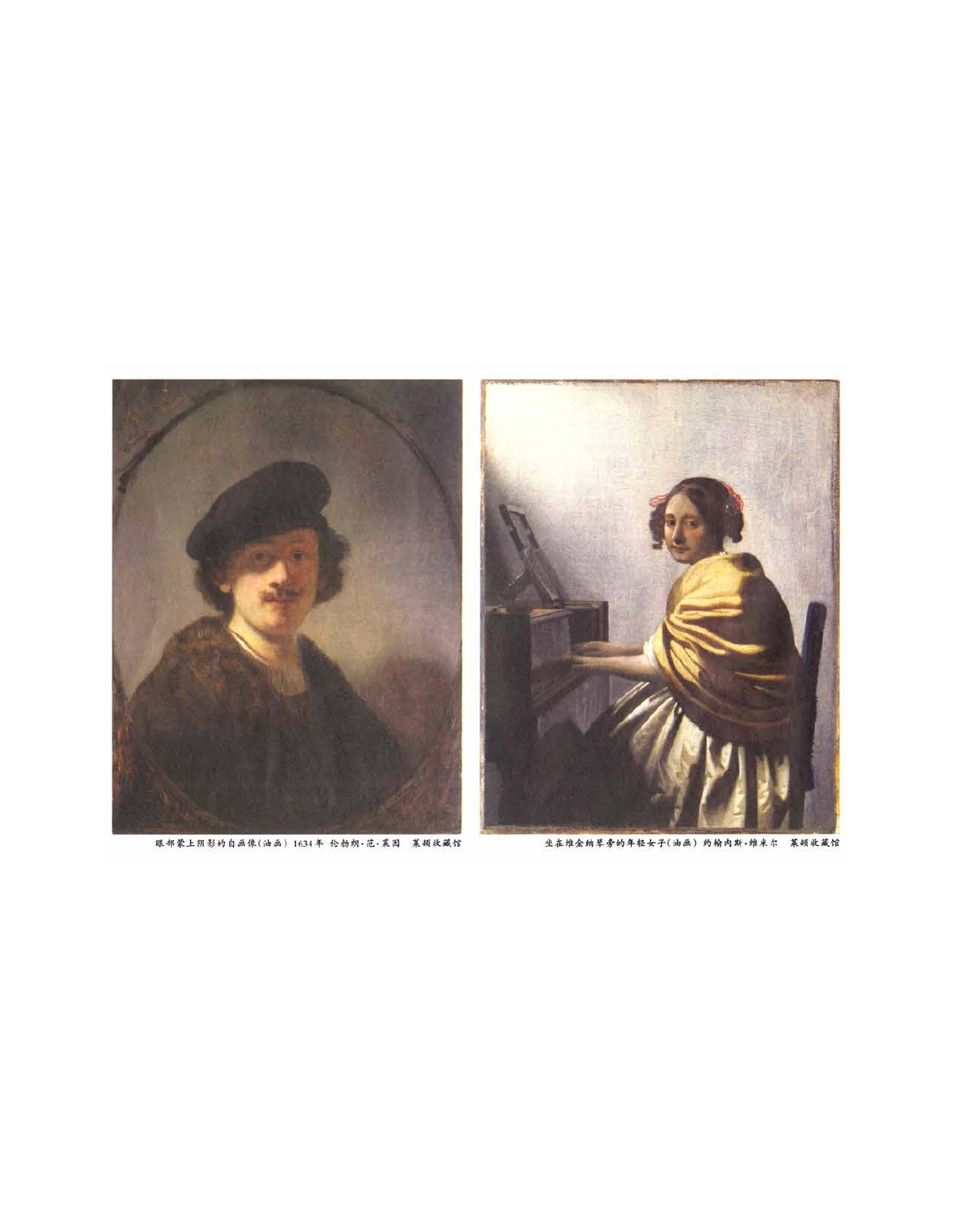### **"Rembrandt is here"**

Rembrandt van Rijn is widely regarded as the greatest Dutch realist master of the  $17<sup>th</sup>$ century, the most important in the history of western oil painting, and possibly in all of history. He is regularly compared to the three greatest artists of the "Renaissance" period. A week ago, the American "Leiden Collection" came to the National Museum of China with more than 70 paintings, including 11 works by Rembrandt, as well as pieces by other outstanding artists of the same period. This exhibition is the first global tour of the "Rembrandt era" for the Leiden Collection. It also happens to be the largest ever show of Dutch Golden Age paintings hosted in China. Based on the theme of "Rembrandt and His Time", the curator of The Leiden Collection, Lara Yeager-Crasselt, carefully selected representative portraits, historical paintings and genre paintings, to showcase the artistic creativity of the Dutch Golden Age to Chinese viewers.

## *A Highlight in Art History*

Rembrandt was born in 1606 in the western Dutch city of Leiden. A strong passion for art made him leave school at 14 to study painting, and he began an independent creative painting career at the age of 19. Throughout his dramatic life, he built a staggering amount of artistic heritage, including some 350 paintings, 1,000 drawings, and 375 etchings, for a total of nearly 2,000 pieces. These works, at the time, were not fully appreciated by the Dutch people. But after his death, and up to today, Rembrandt has been recognized as the most significant European portrait painter and painter of religious themes. He is also the most accomplished genre subject painter, as well as the greatest historical subject painter with introspective spirit. A French art critic once said: "If we compare the human race to a chain, then he (Rembrandt) casted one end of this chain and the Greeks casted the other. All the artists from Florence, Venice, and Flanders stand in between".

Dutch portraits of the  $17<sup>th</sup>$  century occupy a very important place in the history of Western art. Many of the *nouveau riche* of this period wanted to show off by leaving their portraits for future generations, while some municipal officials, local council and board members were also keen to portray themselves. Painters at that time therefore had plenty of opportunities to display their talents, and their works could be exchanged for considerable sums. Rembrandt inevitably received commissions. But unlike other artists, he did not always fully follow the wishes of those who placed the order. Instead, he pursued his own ideas. Especially in the middle and later stages of his career, he made bold attempts to surpass his contemporaries. From today's point of view, Rembrandt has created the most expressive technique, conveying messages using a unique language. He is an expert in capturing subtle changes in the facial expressions of the characters, representing their characteristics and inner thoughts. He is also the master of using light to depict shapes, processing complex scenes with contrasting light and consciously employing a thick coating of paint. He created a unique "Rembrandt style", characterized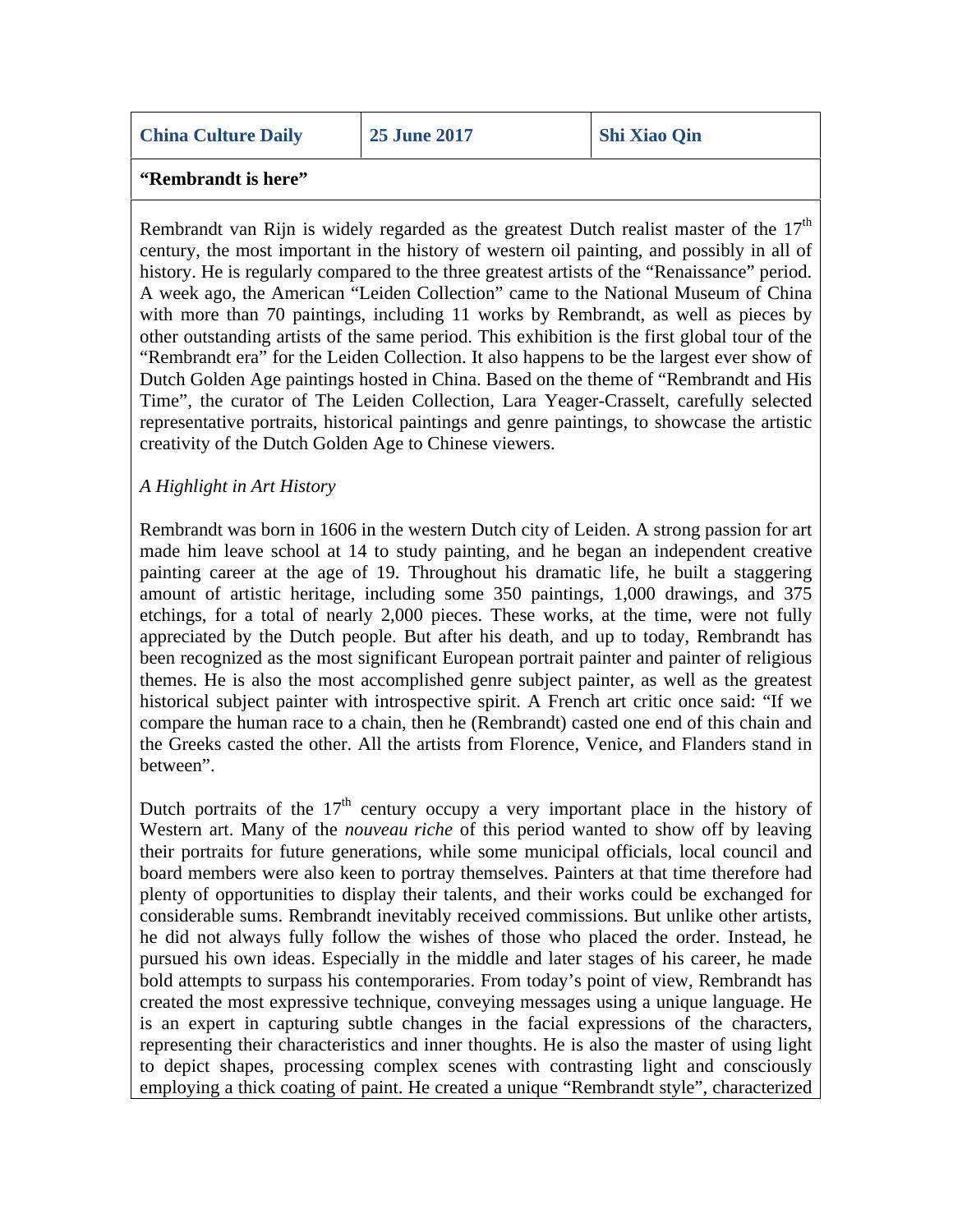by dark colors contrasting with brighter ones. Rembrandt, with his deep understanding of real life, conferred upon his characters and themes the very feelings of real life. His subjects had souls and his paintings conveyed a profound human sensation. This is why Rembrandt enjoys such high status in the history of Western art.

The Rembrandt exhibitions held by the world's major museums tend to focus on works from his golden time and later years. His earlier works, produced before leaving his hometown of Leiden for Amsterdam, are in fact rarely seen. The present exhibition at the National Museum of China showcases 11 paintings by Rembrandt from 1624 to 1645, documenting the evolution in his painting skills from the early works to the peak of his success some twenty years later, including the vigorous spirit characterizing the first half of his life. Rembrandt's *Self-Portrait with Shaded Eyes* represents one of the more classic pieces among his self-portraits. In the picture, the master stares sternly right into the viewer's eyes with poise, but also a hint of reservation. His distinctive technique and confident portrayal indeed reflect the spirit of the 28-year-old man.

## *Rembrandt and His Golden Time*

In the  $17<sup>th</sup>$  century, the Netherlands was freed from Spanish colonial rule and became one of the greatest maritime powers of the time. The victory of the revolution unleashed an era marked by economic prosperity and the continuous development of culture, science, and technology. People enjoyed both freedom of thought and speech. At the time, wealthy businessmen and townspeople were eager to buy paintings in order to decorate their homes and public buildings. It is in fact this new demand that brought about the flourishing of Dutch arts and creativity. In addition to Rembrandt, a number of significant artists also emerged, whose works included portraits, genre paintings, landscapes, and still life paintings. These include Frans Hals, Vermeer, and Jan Lievens. The famous Dutch School was born in this period, which is also known as the Dutch Golden Age.

In that era, painters had a strong sense of national pride. Their works began to escape the bondage of the Catholic Church and the royal court, and started to focus on the new bourgeoisie. They shunned aristocratic and metaphysical subjects, and preferred to produce paintings that depicted the enjoyment of every life, illustrating normality and quietness. The appearance of *Young Woman Seated at a Virginal* by Johannes Vermeer was one of the highlights of this exhibition. Vermeer only lived for 43 years. Most of his 30 or so works out there happen to be genre paintings. This particular piece clearly shows his maturity in terms of style and remains the only one in private hands, which stresses the significance of the Beijing exhibition. Most of Vermeer's paintings were drawn from ordinary daily life, but displayed a lyrical artistic conception. His works are regarded as classical, timeless, and monumental. The master's early death, and the fact that his paintings remained relatively unknown for almost two centuries, did not affect the colossal status enjoyed by works such as *Girl with a Pearl Earring* and *The Milkmaid*.

After settling down in Amsterdam, Rembrandt formed a circle of followers. They were mostly extraordinary talents, who inherited and developed the master's artistic style. The exhibition also features works by other renowned artists from the Rembrandt School,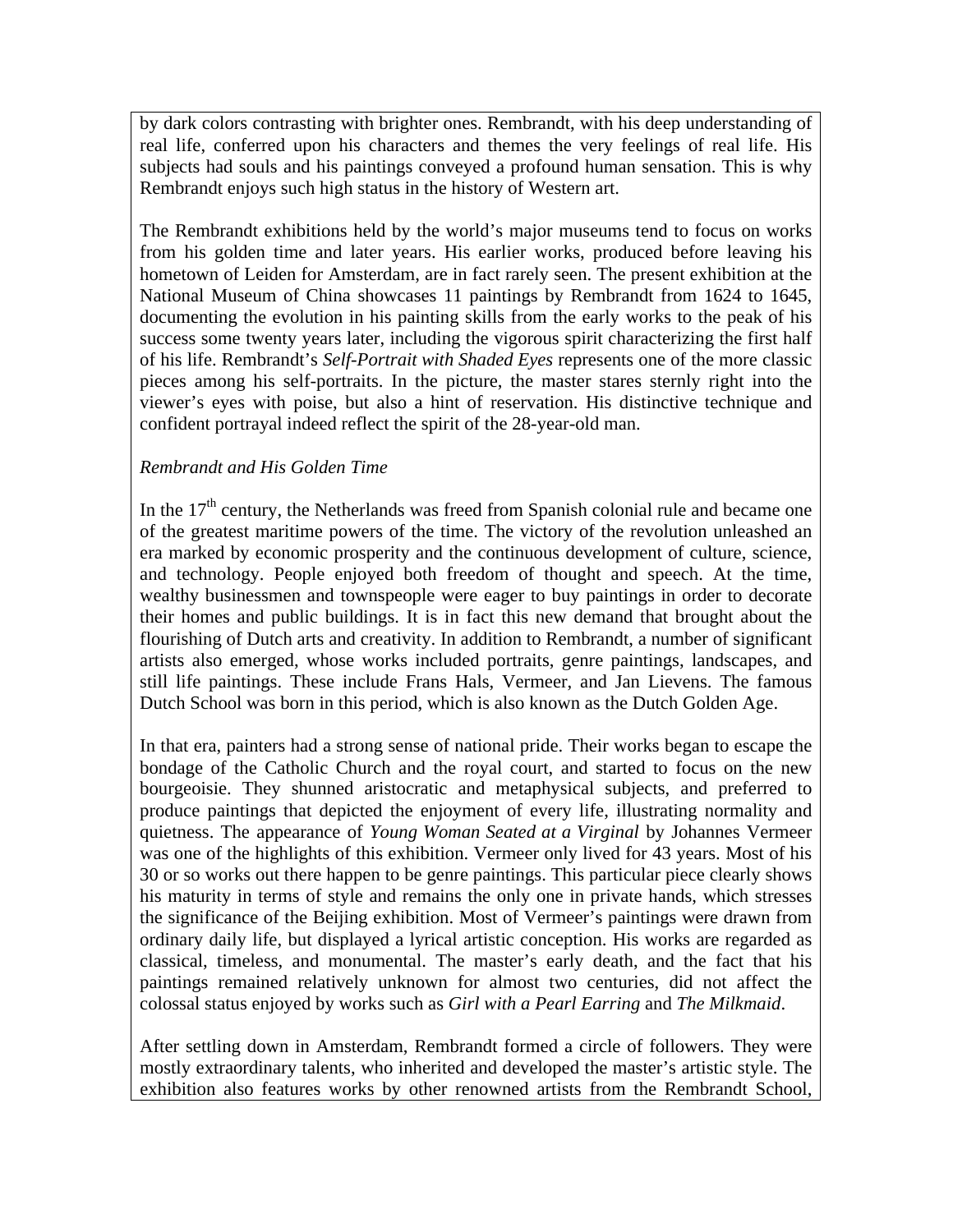such as Carel Fabritius, Govert Flinck, and Ferdinand Bol. Within that group, special emphasis is given to the students of Rembrandt who were fine painters (known as the *'fijnschilders'*), including Gerrit Dou, Frans Van Mieris, and Gottfried Schalken. Looking at these works, it becomes evident that Dutch artists at the time were not sponsored by the king or the Catholic Church, unlike artists from other central European cities, and that they painted for all social strata. Dutch artists would frequently exchange ideas and traditional values with each other. Indeed the layout of the exhibition is intended to show visitors these individuals' affection for tradition and heritage.

## *Rembrandt and China*

Curator Lara Yeager-Crasselt mentioned that the history of relations between the Dutch Republic and China in the  $17<sup>th</sup>$  Century constituted the background of the exhibition. She indicated that in the lives and imaginations of artists, scholars, and citizens of the Netherlands in the  $17<sup>th</sup>$  Century, China stood in a very prominent position. During this period, the Dutch Republic showed greater interest in China's culture, philosophy, and history, than for arguably any other European country – a reality which was reflected in many "firsts": in 1655, Johannes Blaeu published the first detailed map of China; in 1667, the Dutch poet and playwright Joost van den Vondel created "Emperor Chongzhen" which was the first European play entirely based on China, describing the country as a "precious diamond shining divine light"; in 1657, the works of Chinese philosopher Confucius were translated into foreign languages – including Dutch for the first time. At the beginning of the  $17<sup>th</sup>$  century, the immense global trading network developed by Dutch companies made these "firsts" possible. Companies brought Chinese art and culture, especially the most famous porcelain of China, back to the Netherlands. By 1638, about 3 million pieces of Chinese porcelain had been shipped to the Netherlands. Regarded as symbols of status, wealth, and knowledge, these precious works of art were beloved by Dutch artists. Rembrandt was one of them. He placed the porcelain in his studio in Amsterdam, together with a Chinese bowl filled with ore and a Chinese basket filled with portrait casts.

Dutch people were also keen to collect Chinese objects. The secretary to the Prince of Orange, Constantine Huygens, collected a series of pictures depicting Chinese clothing, cities, temples, landscapes, and ships from the Dutch trade embassy. One of Rembrandts' rivals then, the German painter and theorist Joachim von Sandrart, also collected a large number of Chinese paintings. In 1678, a student of Rembrandt, Samuel Van Hoogstraten, commented in his book that the Chinese "use meaningful pictures instead of letters to write books. At present, in the art of painting, their way of expressing themselves is just as commendable." This observation also indicated his familiarity with Chinese calligraphy and art. It is documented that Chinese calligraphy was a topic of discussion for academics at the time of the Dutch Republic, while some writings recorded the admiration that Dutch artists had for China and the openness of Chinese culture.

Similarly, Rembrandt and the Dutch artists had a profound influence on our artists in China. For example, since the launch of the mainstream Chinese art magazine "Art" in 1950, realism has always been a major topic, and Rembrandt a part of their foreign art